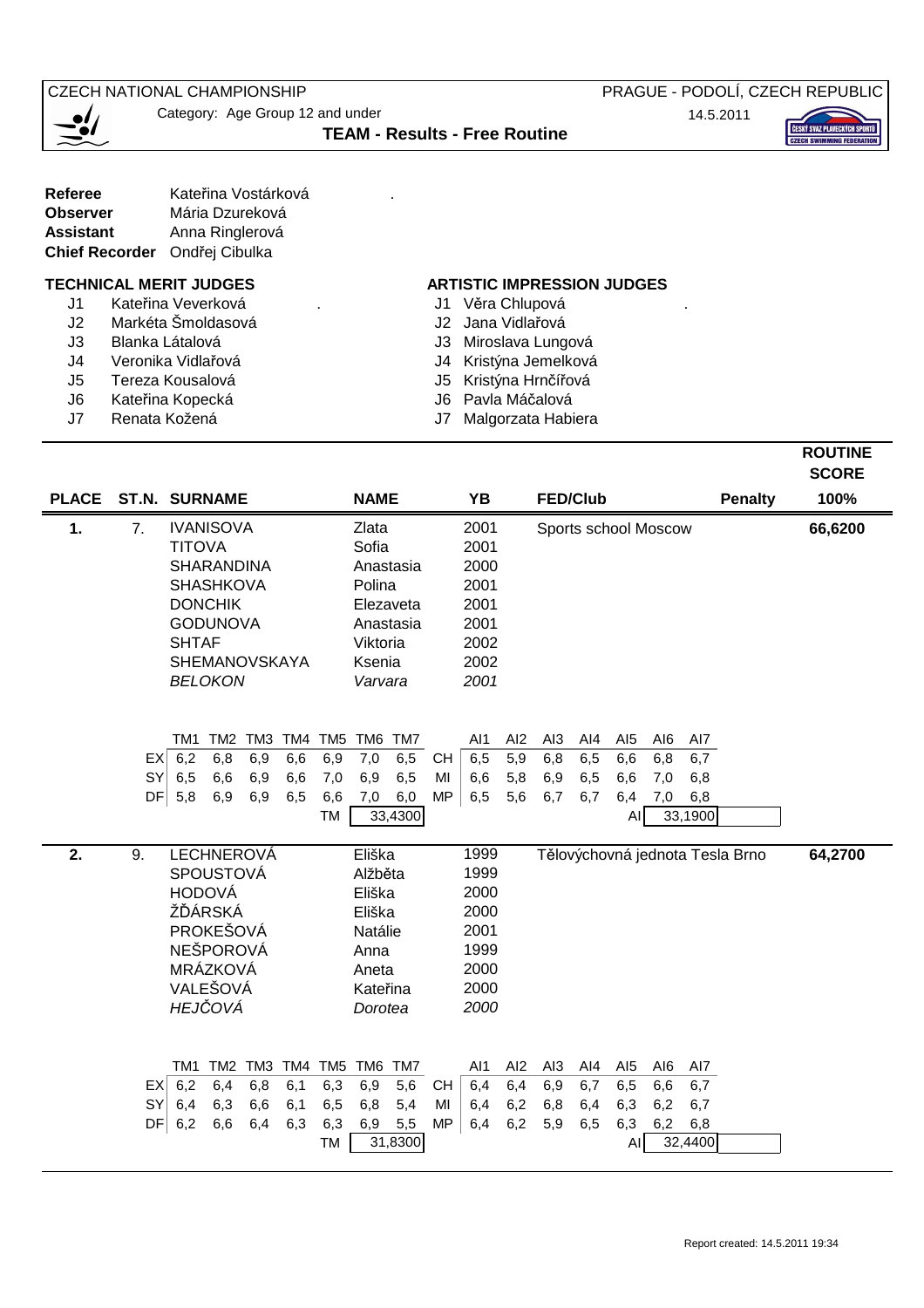|    | PRAGUE - PODOLÍ, CZECH REPUBLIC<br><b>CZECH NATIONAL CHAMPIONSHIP</b>                                                                                                                                                                                                                                                                                                                                                                                                                                                                |                                  |
|----|--------------------------------------------------------------------------------------------------------------------------------------------------------------------------------------------------------------------------------------------------------------------------------------------------------------------------------------------------------------------------------------------------------------------------------------------------------------------------------------------------------------------------------------|----------------------------------|
|    | Category: Age Group 12 and under<br>14.5.2011                                                                                                                                                                                                                                                                                                                                                                                                                                                                                        | ESKÝ SVAZ PLAVECKÝCH SPOR        |
|    | <b>TEAM - Results - Free Routine</b>                                                                                                                                                                                                                                                                                                                                                                                                                                                                                                 | <b>CZECH SWIMMING FEDERATION</b> |
| 3. | <b>DANDULOVÁ</b><br>1999<br>5.<br>Dominika<br><b>SK UP Olomouc</b><br><b>CHLUPOVÁ</b><br>1999<br>Dana<br><b>CHODILOVÁ</b><br>2000<br>Barbora<br><b>KLAPILOVÁ</b><br>2000<br>Dominika<br>KŘÍŽKOVÁ<br>1999<br>Jana<br>KUDĚLOVÁ<br>1999<br>Petra<br><b>MLČOCHOVÁ</b><br>Adéla<br>1999<br>PŮČKOVÁ<br>2000<br>Adéla                                                                                                                                                                                                                       | 63,7100                          |
|    | TM4<br>TM <sub>5</sub><br>TM6<br>TM7<br>AI2<br>TM <sub>2</sub><br>TM3<br>AI1<br>AI3<br>AI4<br>AI <sub>5</sub><br>AI6<br>AI7<br>TM1<br>6,4<br>6,7<br>6,6<br>6,2<br>6,4<br>6,6<br>5,8<br>6,4<br>6,1<br>6,3<br>6,6<br>EXI<br>СH<br>6,2<br>6,5<br>6,2<br><b>SY</b><br>6,4<br>6,5<br>6,7<br>6,1<br>6,2<br>6,4<br>5,9<br>6,4<br>6,3<br>6,4<br>MI<br>6,5<br>6,3<br>6,3<br>6,3<br><b>DF</b><br>6,3<br>6,8<br>6,8<br>6,3<br>6,3<br>6,7<br>MP<br>6,5<br>6,0<br>6,1<br>6,0<br>6,0<br>6,4<br>6,4<br>6,4<br>32,1200<br>31,5900<br><b>TM</b><br>AI |                                  |
| 4. | <b>BATHOVÁ</b><br>8.<br>1999<br>SK Neptun Praha<br>Marcela<br><b>CÍGLEROVÁ</b><br>2000<br>Veronika<br>ONDRÁŠKOVÁ<br>2000<br>Adriana<br>SOVOVÁ<br>1999<br>Karolína<br><b>KRASANOVSKÁ</b><br>2001<br>Andrea<br>VÝBORNÁ<br>Adéla<br>1999<br>ZAHÁLKOVÁ<br>1999<br>Lenka<br><b>SKALICKÁ</b><br>1999<br>Martina<br>HOLÁNKOVÁ<br>1999<br>Kristina<br>LÁZNIČKOVÁ<br>2000<br>Josefína                                                                                                                                                         | 62,5400                          |
|    | TM6 TM7<br>TM1 TM2 TM3 TM4 TM5<br>AI1<br>AI <sub>2</sub><br>AI <sub>3</sub><br>AI4<br>AI6<br>AI5<br>AI7<br>6,2<br>5,8<br>6,5<br>6,5<br>6,2<br>6,3<br>6,5<br>5,5<br>6,1<br>6,2<br>6,4<br>6,2<br>6,5<br>EX<br>CH<br>6,4<br>$SY$ 6,0<br>6,0<br>6,8<br>6,3<br>6,3<br>6,3<br>5,4<br>MI<br>6,1<br>6,2<br>6,3<br>6,4<br>6,4<br>5,9<br>6,6<br>DF  5,9<br>6,5<br>6,2<br>6,2<br><b>MP</b><br>6,3<br>6,0<br>6,2<br>6,7<br>6,8<br>5,3<br>6,0<br>6,5<br>6,0<br>6,3<br>31,2700<br>31,2700<br>TM<br>AI                                              |                                  |
| 5. | NAVRÁTILOVÁ<br>1999<br>Hana<br>SK Neptun Praha<br>10.<br>2000<br><b>HAMOUDOVÁ</b><br>Yasmine<br><b>HAMOUZOVÁ</b><br>1999<br>Tereza<br>MARTÍNKOVÁ<br>2002<br>Valentýna<br>1999<br><b>BERKOVÁ</b><br>Monika<br>MRKÁČKOVÁ<br>2001<br>Karolína<br><b>MUCHOVÁ</b><br>2001<br>Karolína<br>NEJEDLÁ<br>1999<br>Karolína<br>NOVÁKOVÁ<br>2000<br>Natálie<br>RYSSLOVÁ<br>2002<br>Veronika                                                                                                                                                       | 60,9400                          |
|    | TM2 TM3 TM4 TM5<br>TM6 TM7<br>AI <sub>2</sub><br>AI6<br>TM1<br>AI1<br>AI <sub>3</sub><br>Al4<br>AI <sub>5</sub><br>Al7<br>5,6<br>6,6<br>6,4<br>6,1<br>6,6<br>5,2<br>6,1<br>6,4<br>5,7<br>6,0<br>6,3<br>5,7<br>6,8<br>6,0<br>EX<br>СH<br>SY<br>6,2<br>5,8<br>6,5<br>5,7<br>6,2<br>6,5<br>4,9<br>6,1<br>6,3<br>6,4<br>6,1<br>5,9<br>MI<br>5,7<br>6,8<br>DF<br>5,6<br>6,2<br>${\sf MP}$<br>6,2<br>6,0<br>5,9<br>6,1<br>6,2<br>6,0<br>6,2<br>6,0<br>5,9<br>6,6<br>6,0<br>4,9<br>30,2200<br>30,7200<br>TM<br>Al                           |                                  |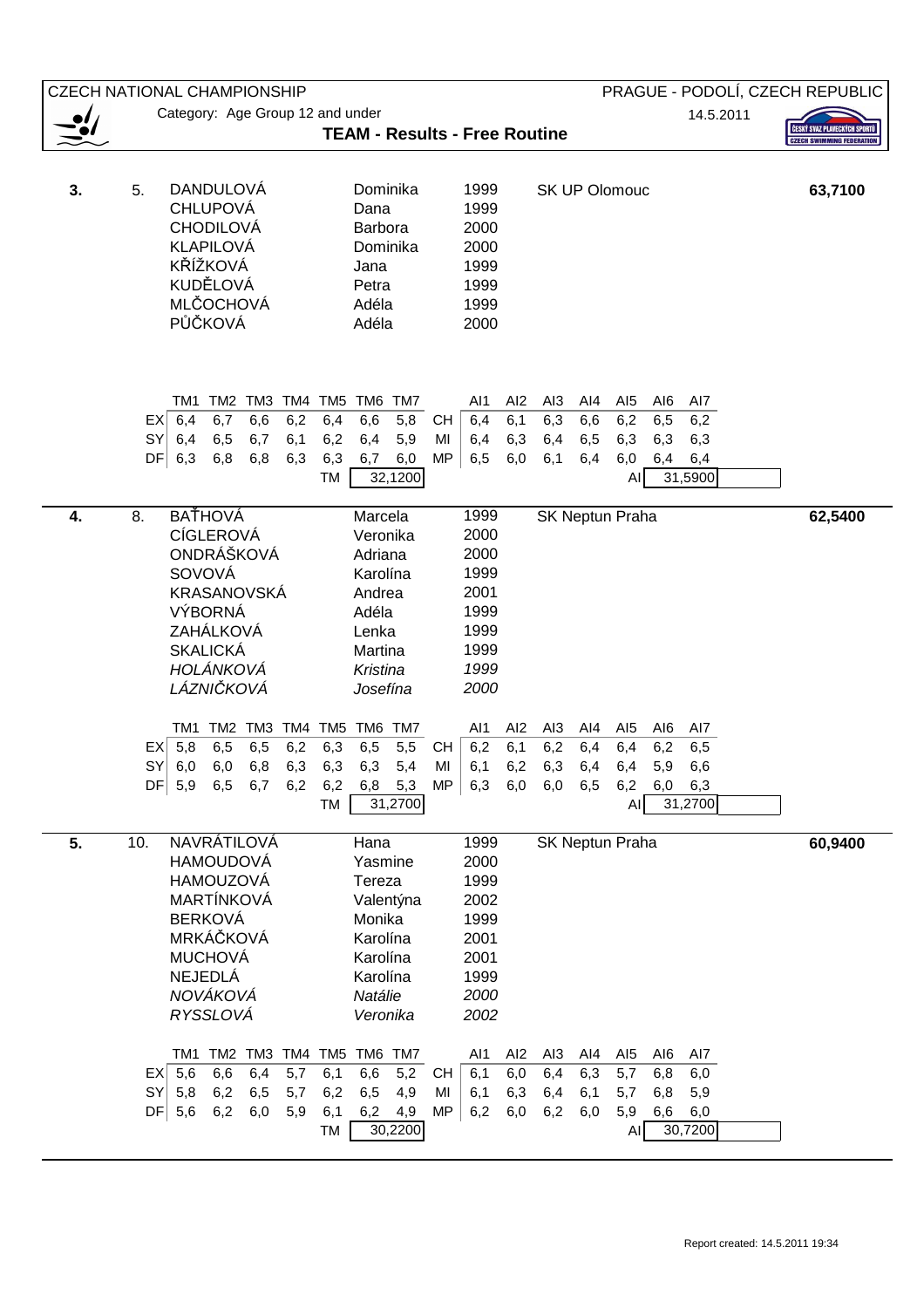|    | <b>CZECH NATIONAL CHAMPIONSHIP</b>                                                                                                                                                                                                       | PRAGUE - PODOLÍ, CZECH REPUBLIC                                                                                                                                                                                                                                                                       |
|----|------------------------------------------------------------------------------------------------------------------------------------------------------------------------------------------------------------------------------------------|-------------------------------------------------------------------------------------------------------------------------------------------------------------------------------------------------------------------------------------------------------------------------------------------------------|
|    | Category: Age Group 12 and under                                                                                                                                                                                                         | 14.5.2011                                                                                                                                                                                                                                                                                             |
|    |                                                                                                                                                                                                                                          | <b>CESKY SVAZ PLAVECKYCH</b><br><b>TEAM - Results - Free Routine</b><br><b>CZECH SWIMMING FEDERATION</b>                                                                                                                                                                                              |
| 6. | <b>KMONÍČKOVÁ</b><br>6.<br>Pavla<br><b>SEMECOVÁ</b><br>Jolana<br><b>RUDOLFOVÁ</b><br>Sonia<br><b>RIEGEROVÁ</b><br>Zuzana<br>ŠIMÁKOVÁ<br>Kateřina<br><b>BLUMELOVÁ</b><br>Adéle<br>NOVÁKOVÁ<br>Laura                                       | 200 <sub>0</sub><br><b>SC PA Pardubice</b><br>60,7100<br>200 <sub>b</sub><br>1999<br>2000<br>2000<br>2002<br>2002                                                                                                                                                                                     |
|    | TM2 TM3 TM4 TM5<br>TM6<br>TM7<br>TM1<br>5,7<br>6,3<br>6,5<br>6,4<br>EX<br>6,4<br>5,8<br>SY<br>6,0<br>6,4<br>5,7<br>6,2<br>6,5<br>6,4<br>$DF \vert 5,8$<br>6,4<br>6,1<br>6,3<br>5,8<br>6,4<br>30,6000<br><b>TM</b>                        | AI2<br>AI <sub>5</sub><br>AI6<br>AI1<br>AI <sub>3</sub><br>Al4<br>Al7<br>5,0<br>5,9<br>6,1<br>6,2<br>6,1<br>6,0<br>6,3<br>5,9<br><b>CH</b><br>4,9<br>5,8<br>6,4<br>6,3<br>6,2<br>6,4<br>6,4<br>5,9<br>MI<br><b>MP</b><br>5,9<br>5,8<br>4,9<br>6,4<br>6,2<br>6,3<br>6,1<br>6,0<br>30,6100<br>0,5<br>AI |
| 7. | <b>IVIČIČOVÁ</b><br>1.<br>Marie<br><b>JABLONICKÁ</b><br>Emma<br>PÁLKOVÁ<br>Tereza<br><b>STRAPINOVÁ</b><br>Magda<br><b>ŠUSTROVÁ</b><br>Klára<br>VYHODOVÁ<br>Kateřina                                                                      | 1999<br>Delfín Břeclav<br>54,6500<br>2000<br>2000<br>2000<br>1999<br>2001                                                                                                                                                                                                                             |
|    | TM2 TM3 TM4 TM5 TM6<br>TM7<br>TM1<br>$EX$ 5,5<br>5,4<br>5,2<br>5,5<br>5,6<br>5,8<br>SY<br>5,4<br>5,5<br>5,8<br>5,5<br>5,5<br>6,0<br>$DF$ 5,3 5,7 5,3<br>5,4<br>5,9<br>5,5 5,4<br>27,8000<br><b>TM</b>                                    | AI2<br>AI <sub>3</sub><br>Al1<br>Al4<br>AI5<br>AI6<br>AI7<br>5,8<br>5,4<br>5,5<br>5,6<br>5,4<br>5,7<br>5,6<br>5,8<br>CH<br>5,7<br>5,5<br>56<br>5,2<br>5,7<br>MI<br>5,4<br>5,9<br>5,8<br>MP<br>5,3<br>5,4<br>5,5<br>5,2<br>5,6<br>5,8<br>5,6<br>27,8500<br>AI<br>1,0                                   |
| 8. | <b>BISCHOFOVÁ</b><br>Kristýna<br>2.<br><b>CHVÁTALOVÁ</b><br>Marie<br>PELINKOVÁ<br>Zuzana<br>PROVAZOVÁ<br>Michaela<br>SNÁŠELOVÁ<br>Adéla<br>VZATKOVÁ<br>Eliška                                                                            | 2000<br>53,7300<br><b>SK UP Olomouc</b><br>2000<br>2000<br>2001<br>2000<br>2001                                                                                                                                                                                                                       |
|    | TM2 TM3 TM4 TM5<br>TM <sub>6</sub><br>TM7<br>TM1<br>$EX \mid 5,2$<br>5,1<br>5,4<br>4,9<br>5,5<br>5,5<br>SY<br>4,7<br>5,1<br>5,1<br>5,5<br>5,0<br>5,3<br>5,1<br>$DF \vert 5,4$<br>5,0<br>6,0<br>5,2<br>5,8<br>5,4<br>5,2<br>26,4200<br>TM | AI2<br>Al1<br>AI <sub>3</sub><br>AI4<br>AI <sub>5</sub><br>AI6<br>AI7<br>5,4<br>5,5<br>5,8<br>5,7<br>6,2<br>5,5<br>5,8<br>5,6<br>CH<br>6,0<br>5,5<br>5,5<br>5,8<br>5,6<br>5,9<br>5,6<br>MI<br>MP<br>5,5<br>5,6<br>5,1<br>5,7<br>5,3<br>6,0<br>5,6<br>28,3100<br>1,0<br>AI                             |